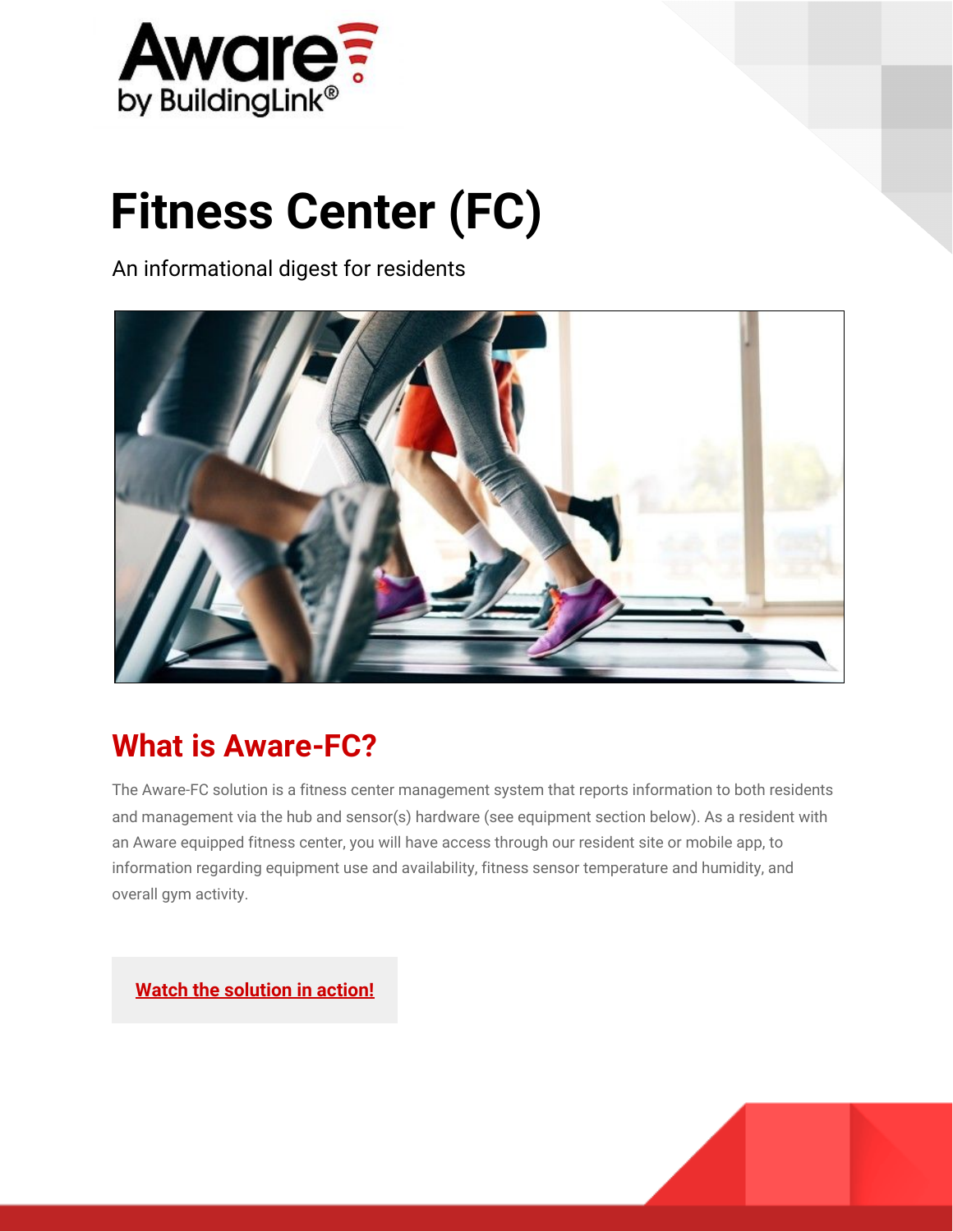## **Mobile app, desktop, and Amazon Alexa**



**Aware-FC is accessible through our resident mobile site, our resident app,** *and* **Amazon Echo devices!**

By clicking on the Aware! icon in your BuildingLink mobile app, **you get real-time information on equipment use and availability.**

By asking your Amazon Echo device **"What's going on in the gym"** or **"Is there a treadmill available?"** you get information, control, and convenience through simple voice command.

Know your gym from the comfort of your home with your building's new Aware-FC sensor solution!





#### **Coming Soon: Aware-FC for Google Home**